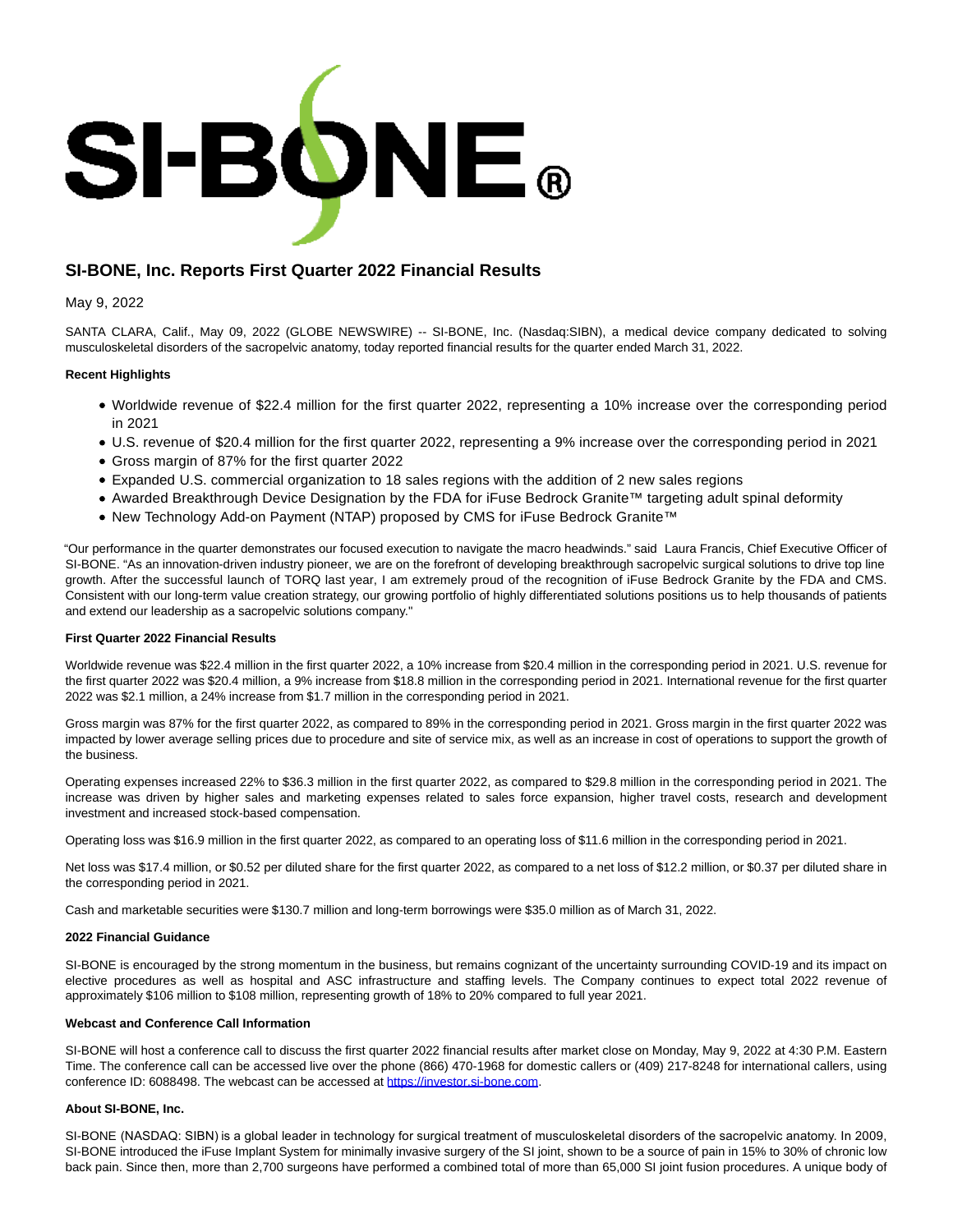evidence, supporting the triangular iFuse implant, including two RCT's and over 100 peer reviewed publications, has enabled multiple government and private insurance payors to establish coverage of the SI joint fusion procedure exclusively when performed with SI-BONE's triangular iFuse implant. SI-BONE is leveraging its market leadership position, supported by this proprietary reimbursement advantage, to commercialize other devices intended for surgical treatment of related aspects of the human anatomy. For more information or to join our team, please visit us at at [www.si](http://www.si-bone.com/)bone.com.

For additional information on the company or the products including risks and benefits, please visi[t www.si-bone.com.](http://www.si-bone.com/)

SI-BONE and iFuse Implant System are registered trademarks of SI-BONE, Inc. ©2022 SI-BONE, Inc. All Rights Reserved.

#### **Forward Looking Statements**

The statements in this press release regarding expectations of future events or results, including SI-BONE's expectations of continued growth and financial outlook, contained in this press release are "forward-looking" statements. These forward-looking statements are based on SI-BONE's current expectations and inherently involve significant risks and uncertainties. These risks include the impact the COVID-19 pandemic will have on the ability and desire of patients and physicians to undergo procedures using the iFuse Implant System, the duration of the COVID-19 pandemic, whether the COVID-19 pandemic will recur in the future, and SI-BONE's ability to increase demand for iFuse. Actual results and the timing of events could differ materially from those anticipated in such forward-looking statements as a result of these and other risks and uncertainties, many of which are described in the company's most recent filings on Form 10-K and Form 10-Q, and the company's other filings with the Securities and Exchange Commission (SEC) available at the SEC's Internet site [\(www.sec.gov\),](http://www.sec.gov/) especially under the caption "Risk Factors". SI-BONE does not undertake any obligation to update forward-looking statements and expressly disclaims any obligations or undertaking to release publicly any updates or revisions to any forward-looking statements contained herein, except as required by law.

## **Investor Contact**

Matt Bacso, CFA [investors@SI-BONE.com](https://www.globenewswire.com/Tracker?data=xfhPSa5vBdZA5GGh28iudgLonLM32qnwVGNWuIGiMZ0g9n4N3xARvQarNITr7deg-i7Z66HpmfdOKyU2ebxtMUROdD7LBu-0YyIz1JYscM0=)

#### **SI-BONE, INC. CONDENSED CONSOLIDATED STATEMENTS OF OPERATIONS (In thousands, except share and per share amounts) (Unaudited)**

|                                                                                               | <b>Three Months Ended</b><br>March 31, |                |      |            |
|-----------------------------------------------------------------------------------------------|----------------------------------------|----------------|------|------------|
| Revenue                                                                                       | 2022                                   |                | 2021 |            |
|                                                                                               | \$                                     | 22,439         | \$   | 20,442     |
| Cost of goods sold                                                                            |                                        | 2,983          |      | 2,200      |
| Gross profit                                                                                  |                                        | 19,456         |      | 18,242     |
| Operating expenses:                                                                           |                                        |                |      |            |
| Sales and marketing                                                                           |                                        | 25,605         |      | 20,922     |
| Research and development                                                                      |                                        | 3,580          |      | 2,955      |
| General and administrative                                                                    |                                        | 7,139          |      | 5,940      |
| Total operating expenses                                                                      |                                        | 36,324         |      | 29,817     |
| Loss from operations                                                                          |                                        | (16, 868)      |      | (11, 575)  |
| Interest and other income (expense), net:                                                     |                                        |                |      |            |
| Interest income                                                                               |                                        | 73             |      | 61         |
| Interest expense                                                                              |                                        | (561)          |      | (1,064)    |
| Other income (expense), net                                                                   |                                        | (54)           |      | 336        |
| Net loss                                                                                      | \$                                     | $(17, 410)$ \$ |      | (12, 242)  |
| Net loss per share, basic and diluted                                                         |                                        | (0.52)         | S    | (0.37)     |
| Weighted-average number of common shares used to compute basic and diluted net loss per share |                                        | 33,792,326     |      | 32,691,578 |

### **SI-BONE, INC. CONDENSED CONSOLIDATED BALANCE SHEETS (in thousands) (unaudited)**

|                                           |    | March 31, 2022 |      | December 31, 2021 |  |
|-------------------------------------------|----|----------------|------|-------------------|--|
| <b>ASSETS</b>                             |    |                |      |                   |  |
| Current assets:                           |    |                |      |                   |  |
| Cash and cash equivalents                 | \$ | 27,329         | - \$ | 63,419            |  |
| Short-term investments                    |    | 103,402        |      | 83,560            |  |
| Accounts receivable, net                  |    | 12,682         |      | 14.246            |  |
| Inventory                                 |    | 14.705         |      | 11,498            |  |
| Prepaid expenses and other current assets |    | 3,143          |      | 3,143             |  |
| Total current assets                      |    | 161.261        |      | 175,866           |  |
| Property and equipment, net               |    | 10,276         |      | 8,992             |  |